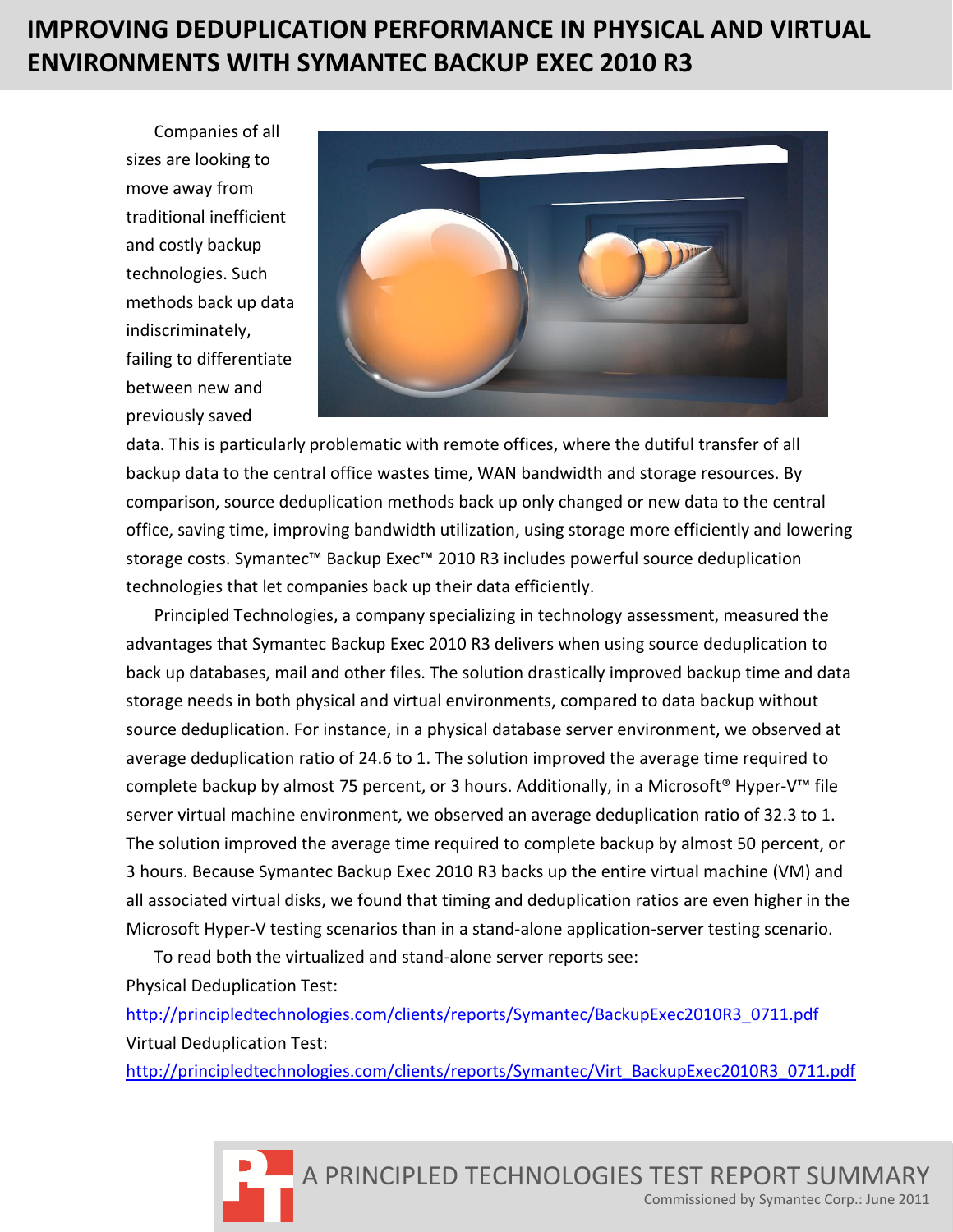# **SOURCE DEDUPLICATION EXPLAINED**

**Source deduplication eliminates backup inefficiencies by transferring only unique blocks of data across the WAN.**

Source deduplication powered by Symantec Backup Exec 2010 R3 **WAN** 

> Source deduplication offers an efficient way for companies to back up their data. After an initial full backup, deduplication software searches for duplicate data in subsequent backups and then backs up only blocks of data that are new or changed. "Source" means the data is deduplicated at its source, likely a server or desktop at a remote location, before it is passed to the central backup site.

> Because the large majority of data typically remains constant from day to day, transferring only new or changed blocks of data from the remote office to the central office with source deduplication is the wise choice when bandwidth, time and space are at a premium.

## **DEDUPLICATION BENEFITS IN PHYSICAL ENVIRONMENTS**

By deduplicating the data at the source, Symantec's Backup Exec 2010 R3 solution was far more efficient than disk-based backup without source deduplication, which we also tested. It reduces the amount of data traveling over the WAN by a factor of more than 24 when backing up a database server, a factor of more than 79 when backing up a file server, and a factor of more than 35 when backing up a mail server.

By backing up only new data, Backup Exec 2010 R3 reduced the database backup window from 2 hours to an average of 21 minutes, reduced the file server backup window from almost 6 hours to an average of 47 minutes, and reduced the mail server backup window from almost 4 hours to an average of 2 hours 21 minutes.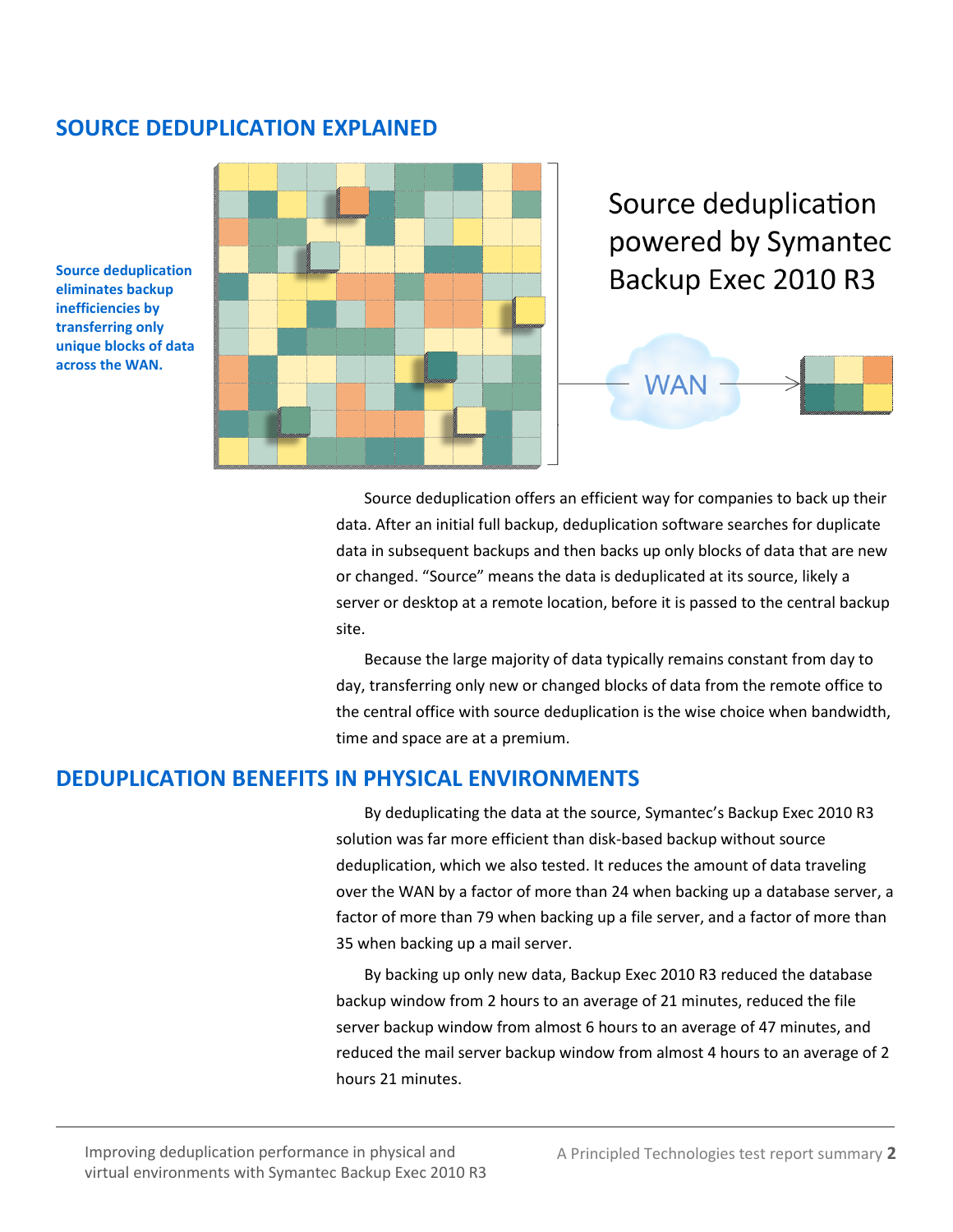

**Figure 1: Symantec Backup Exec 2010 R3 significantly reduced the amount of data storage and time needed for data backups in physical environments.**

**The Symantec Backup Exec console made backing up data from a remote location easy.**

The Symantec remote agent compared the data on the remote server to the existing backup data on the media server. When it found a duplicate, it sent only a marker to the media server at the central office. As a result, the remote server transmitted far less data to the media server. This not only saved WAN bandwidth, but also decreased the volume of data the media server had to store—both of which add up to savings. In a straightforward process, we used the Symantec Backup Exec console to simply select the deduplication storage folder and select the option for remote access of the media server while configuring the backup job.

The difference between the volume of data and the volume of data actually stored increases over time, benefiting the business by requiring significantly less long-term storage capacity.

#### **Database server backup scenario**

The initial complete database backup took roughly 1 hour and 35 minutes. Subsequent full database backups using source deduplication took an average of 21 minutes, achieving a deduplication ratio of at least 23.8:1. For comparison, we ran a single backup using a backup-to-disk storage device without source deduplication by Symantec, which took roughly 2 hours and 11 minutes.

Figure 2 shows the comparison of protected data versus actual deduplication data stored for our database server scenario.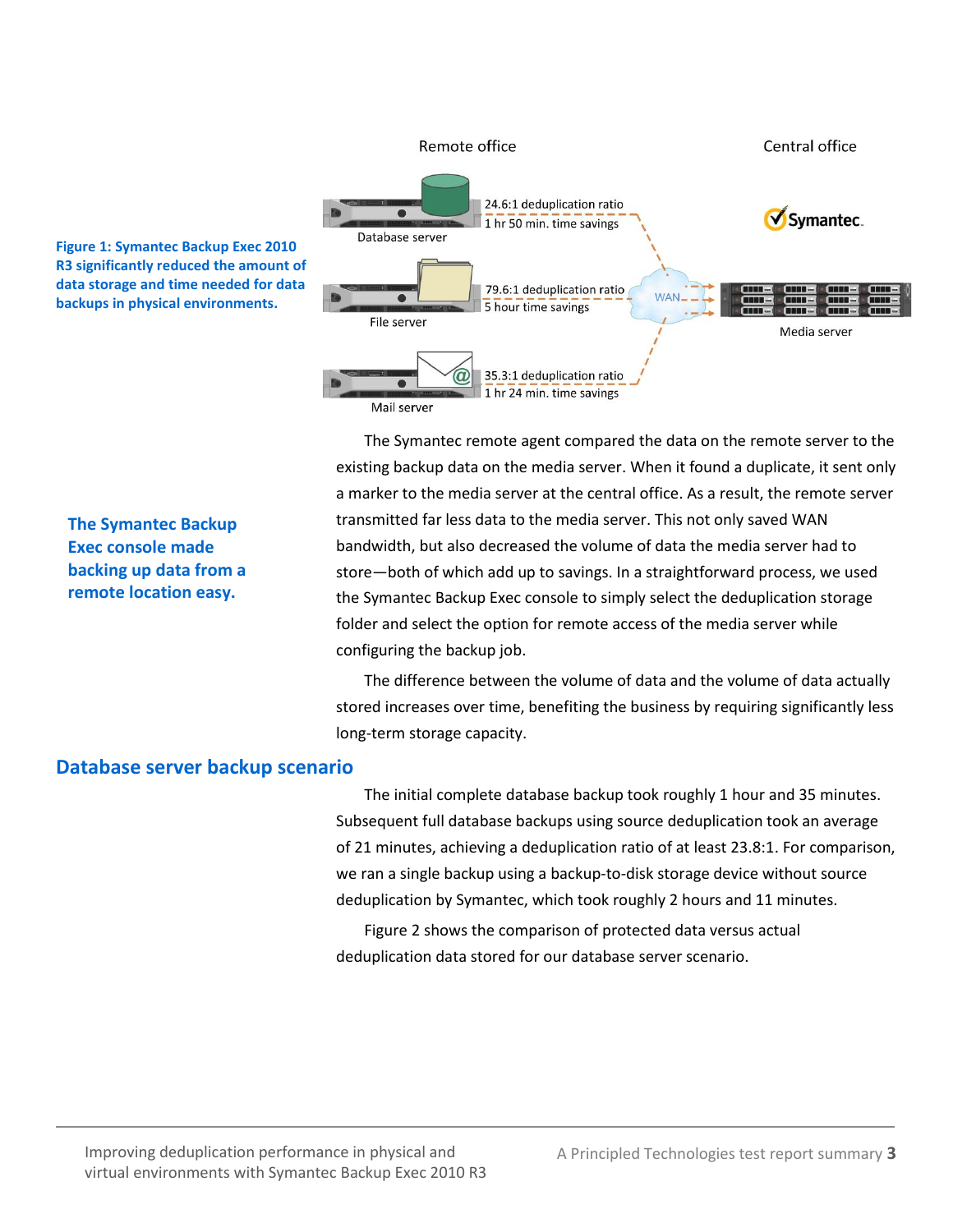

**Figure 2: Comparison of protected data versus the actual data stored from our 2-week database backup simulation of a SQL Server database.**

#### **File server backup scenario**

The initial complete backup took just over 5 hours. Subsequent full file server backups using source deduplication took an average of just over 47 minutes, achieving a deduplication ratio of at least 24.4:1 up to 117.4:1 and an average of 79.6:1. For comparison, we ran a single backup using a backup-todisk storage device without source deduplication, which took almost 6 hours.

Figure 3 shows the comparison of protected data versus actual deduplication data stored for our file server scenario.



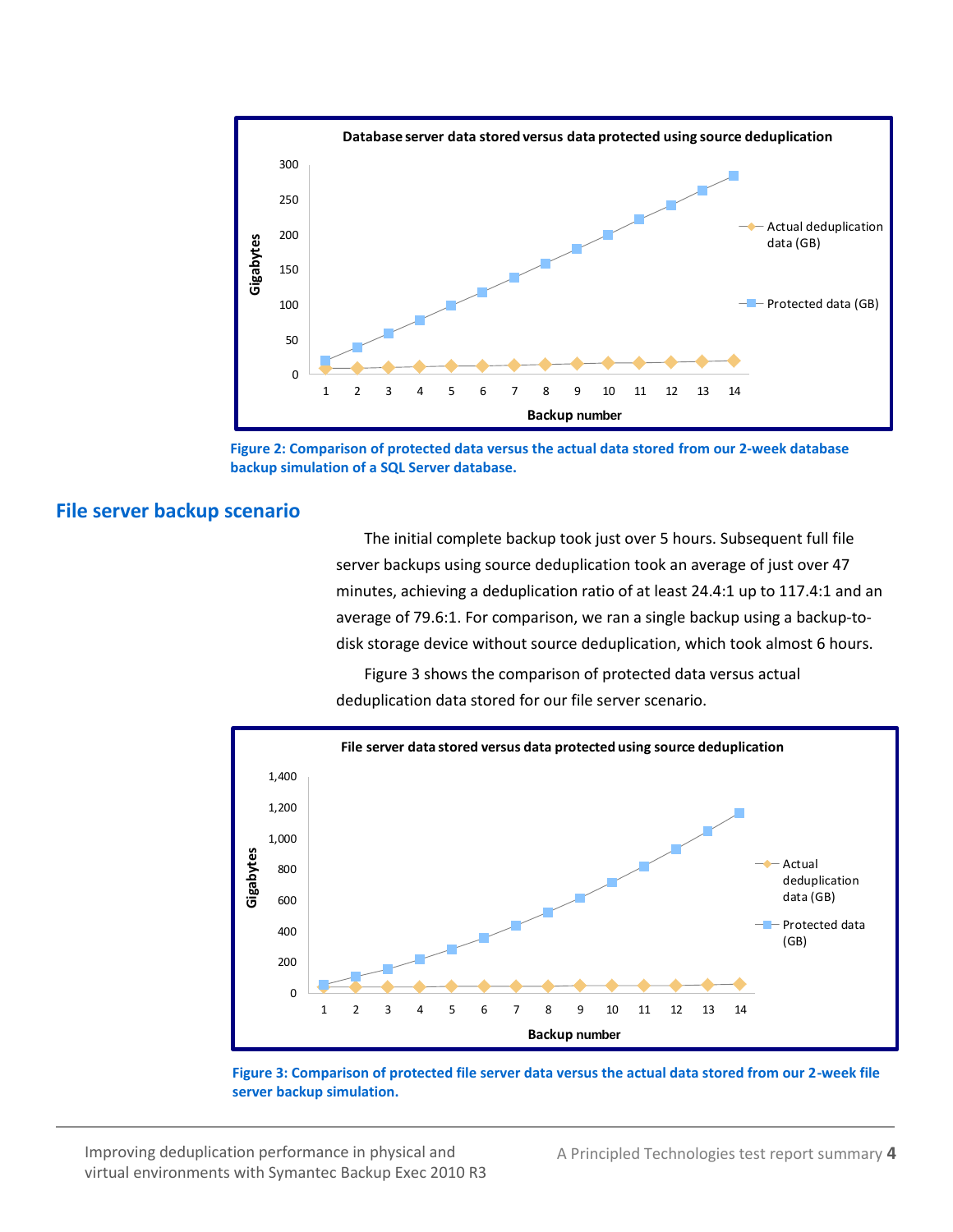## **Mail server backup scenario**

The initial complete backup took just over 7 hours. Subsequent full mailstorage-group backups using source deduplication took an average of just over 2 hours, achieving a deduplication ratio of at least 29.1:1. For comparison, we ran a single backup using a backup-to-disk storage device without source deduplication, which took roughly 3 hours and 45 minutes.

Figure 4 shows the comparison of protected data versus actual deduplication data stored for our mail server scenario.



**Figure 4: Comparison of protected mail server data versus the actual data stored from our 2-week Exchange 2007 backup simulation.**

# **DEDUPLICATION BENEFITS IN VIRTUAL ENVIRONMENTS**

By deduplicating the data at the source, Symantec's Backup Exec 2010 R3 solution was far more efficient than disk-based backup without source deduplication. It reduced the amount of data traveling over the WAN by a factor of more than 32 when backing up a file server virtual machine and even more when backing up the database- and mail-server virtual machines.

By backing up only new data, Symantec BackupExec 2010 R3 reduced the database backup window from over 6.5 hours to an average of around 3 hours, reduced the file server backup window from over 6 hours to an average of 3 hours and reduced the mail server backup window from over 6 hours to an average of 3 hours.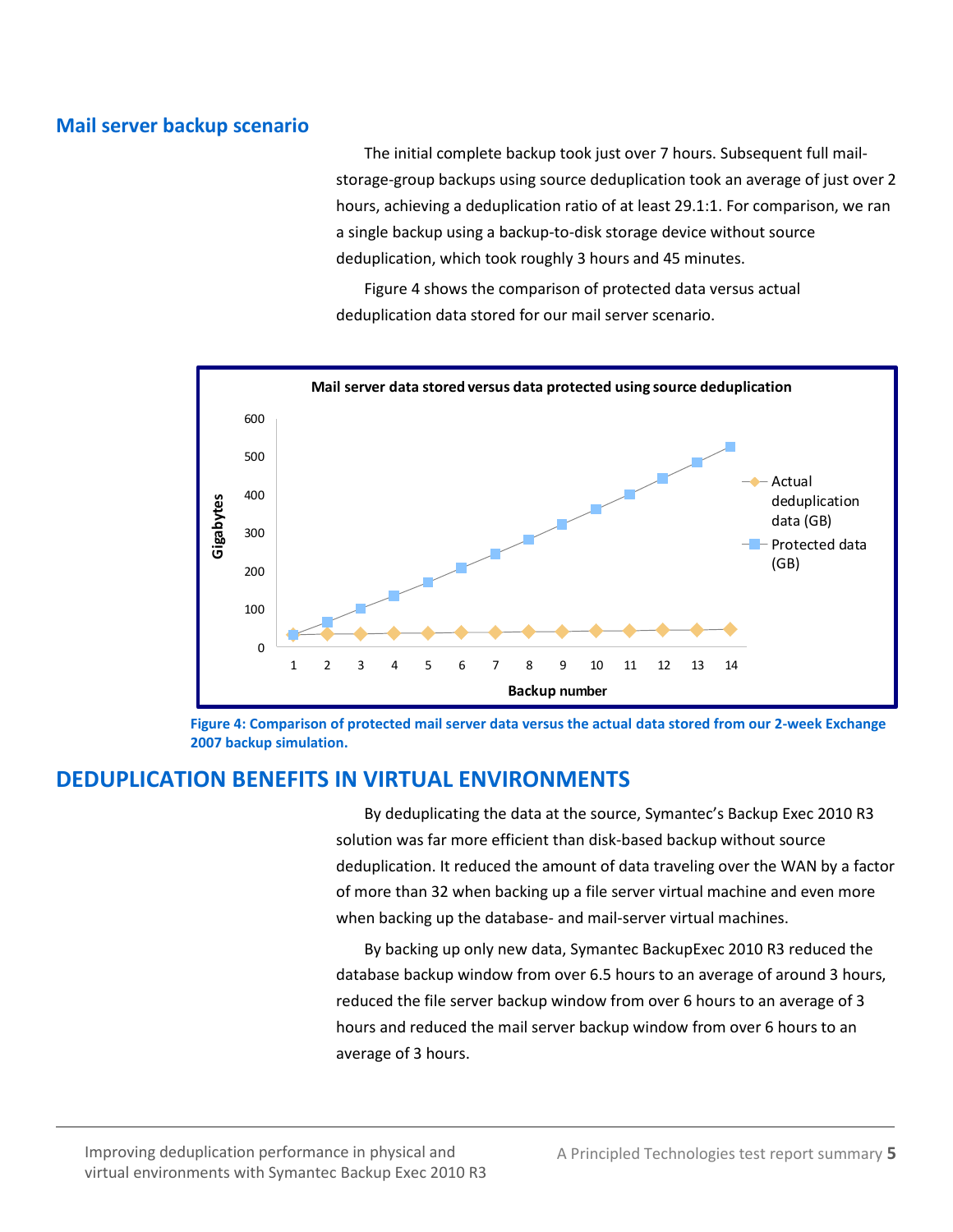

The Symantec Remote Agent compared the data on the remote server to the existing backup data on the media server. When it found a duplicate, it sent only a marker to the media server at the central office. As a result, the remote server transmitted far less data to the media server. This not only saved WAN bandwidth, but also decreased the volume of data the media server had to store—both of which add up to savings. In a straightforward process, we used the Symantec Backup Exec console to simply select the deduplication storage folder and select the option for remote access of the media server while configuring the backup job.

The difference between the volume of data and the volume of data actually stored increases over time, benefiting the business by requiring significantly less long-term storage capacity.

#### **Database server backup scenario**

The initial complete database backup took almost 5 hours. Subsequent full database backups using source deduplication took an average of 3 hours and 13 minutes, achieving a deduplication ratio of at least 179.8:1. For comparison, we ran a single backup using a backup-to-disk storage device without source deduplication by Symantec, which took roughly 6 hours and 41 minutes.

Figure 6 shows the comparison of protected data versus actual deduplication data stored for our virtualized database server scenario.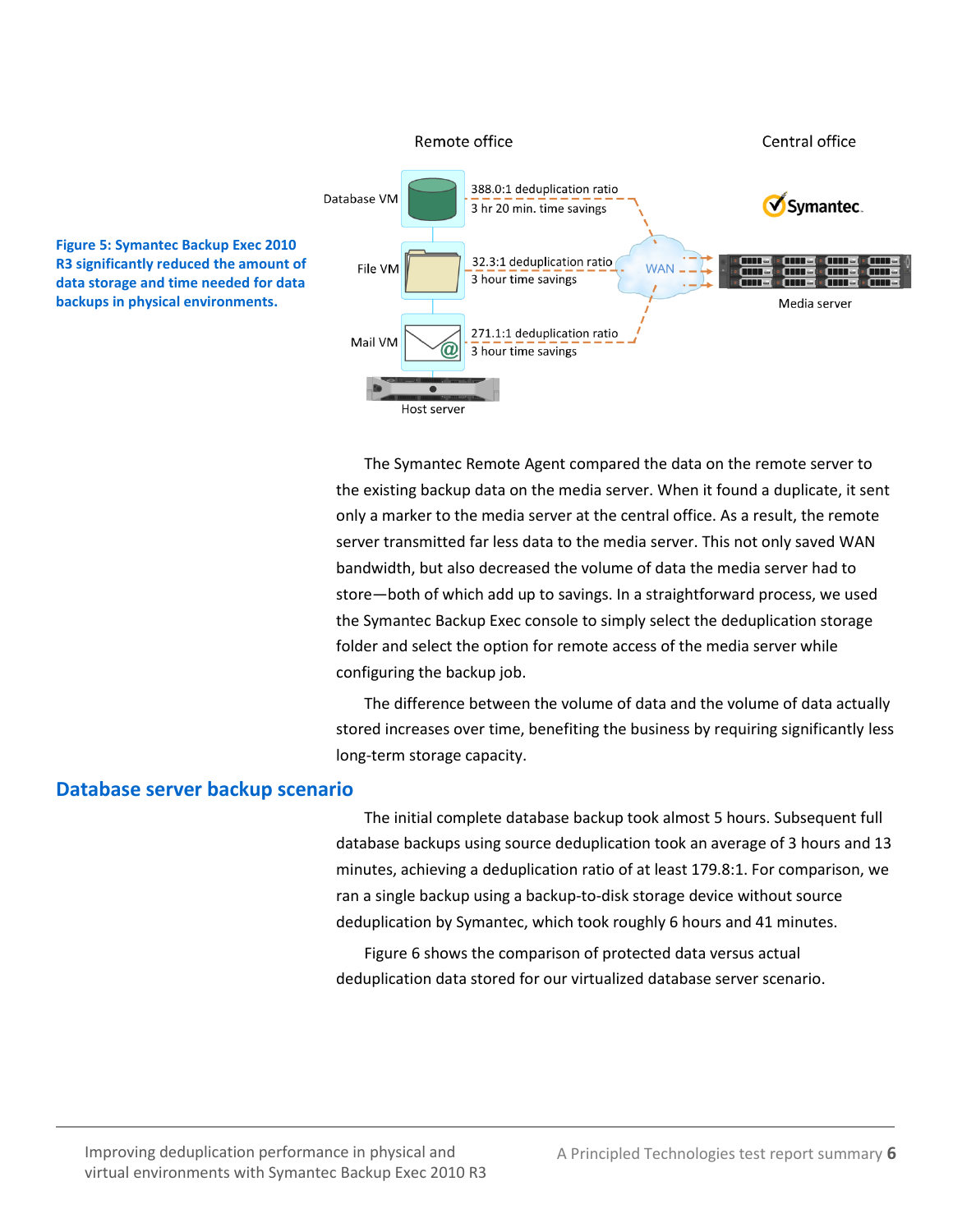

**Figure 6: Comparison of protected data versus the actual data stored from our 7-day database backup simulation of a virtualized SQL Server database.**

#### **File server backup scenario**

The initial complete backup of our file server took just over 6 hours. Subsequent full file server backups using source deduplication took an average of just over 3 hours, achieving a deduplication ratio of at least 24.4:1. For comparison, we ran a single backup using a backup-to-disk storage device without source deduplication, which took just over 6 hours.

Figure 7 shows the comparison of protected data versus actual deduplication data stored for our virtualized file server scenario.



**Figure 7: Comparison of protected file server data versus the actual data stored from our 7-day virtualized file server backup simulation.**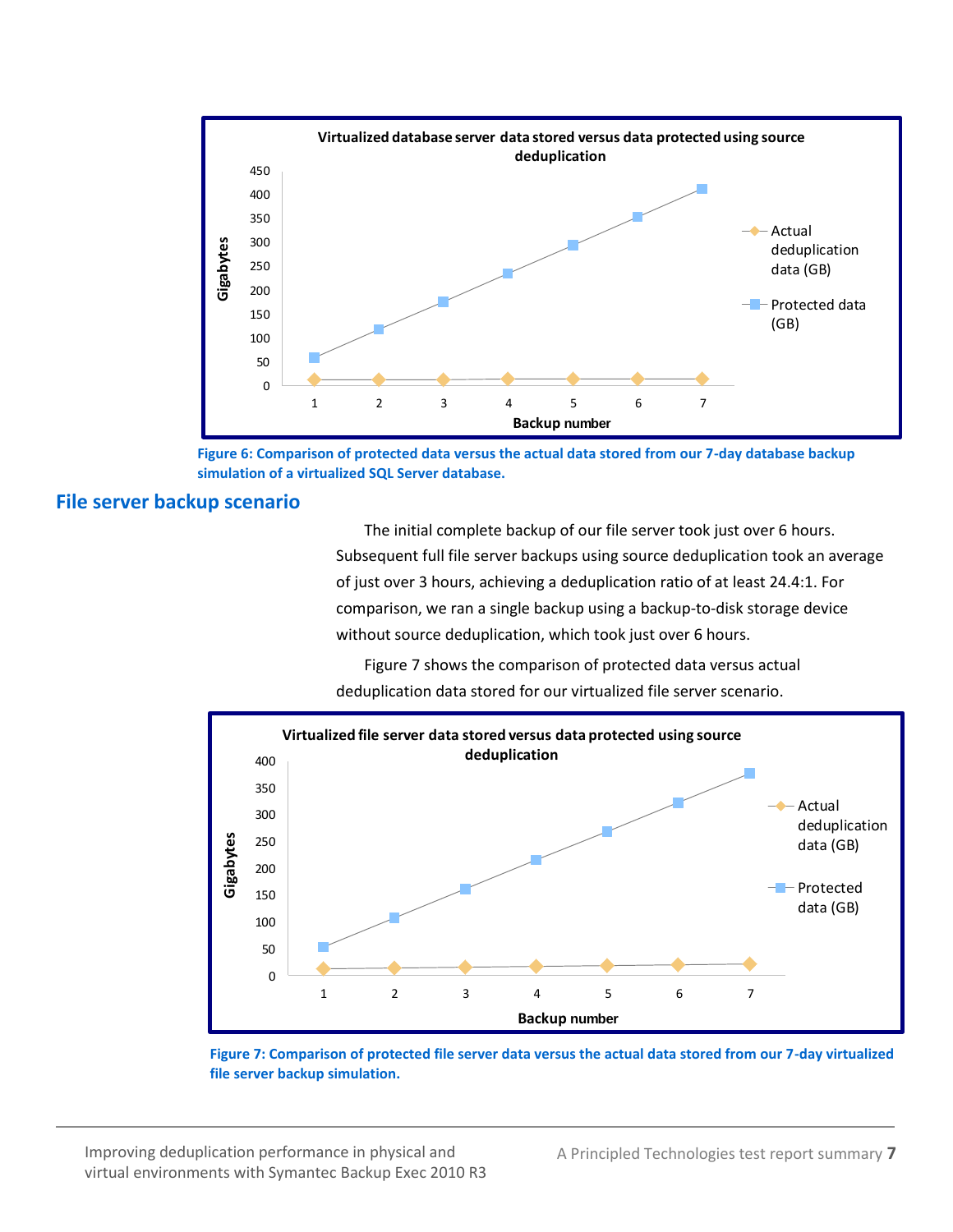# **Mail server backup scenario**

The initial complete backup took just 7 hours. Subsequent full mail-storagegroup backups using source deduplication took an average of 3 hours, achieving a deduplication ratio of at least 177.4:1. For comparison, we ran a single backup using a backup-to-disk storage device without source deduplication, which took roughly 6 hours.

0 50 100 150 200 250 300 350 400 under 250<br>
1 2 3 4 5 6 7<br>
0 1 2 3 4 5 6 7 **Virtualized mail server data stored versus data protected using source deduplication**  Actual deduplication data (GB)  $P$  Protected data (GB) **Backup number**

Figure 8 shows the comparison of protected data versus actual deduplication data stored for our virtualized mail server scenario.

**Figure 8: Comparison of protected mail server data versus the actual data stored from our 7-day virtualized Exchange 2007 backup simulation.**

# **OVERVIEW OF TEST ENVIRONMENT**

We tested Symantec Backup Exec 2010 R3 solution on a Dell™ PowerVault™ DL2200 server, backing up several virtual guest machines and several physical servers performing Exchange, SQL Server and File Server roles. For the virtualized test, the hypervisor was a Microsoft 2008 R2 Hyper-V installation running on a Dell PowerEdge R710. This solution offers host-level backup of Hyper-V guests, reducing the impact of backup on individual guest machines. Setup wizards guided us through setup, configuration and deployment. Additionally, we ran with Granular Recovery Technology enabled, which allows users to restore specific files, folders, and even individual emails, without running a full restore.